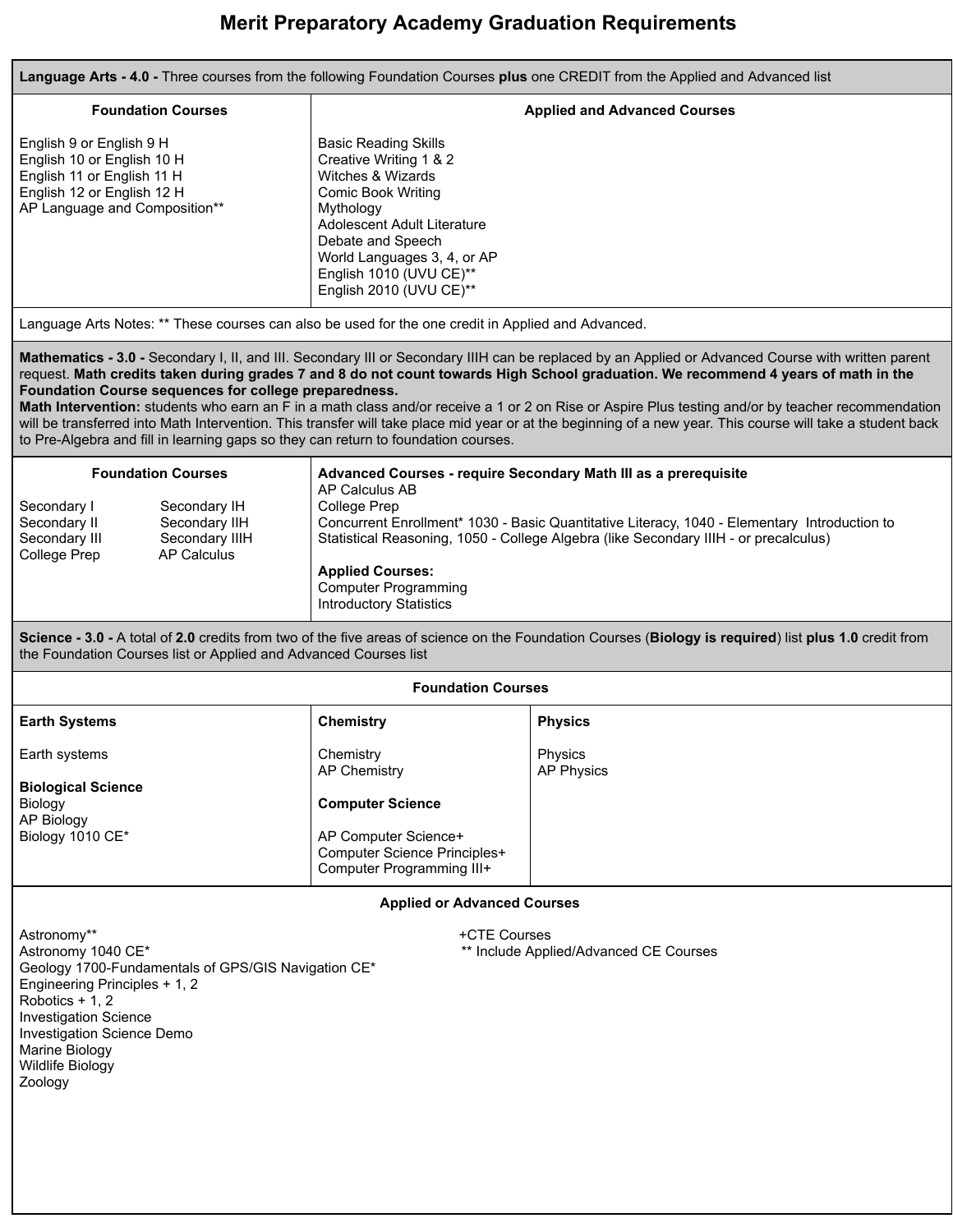**Social Studies - 3.0 from the following:** 2.5 from the required course list (or their equivalent) and .5 elective from any course from the social studies area, which could include an additional half credit added to any of the required half-credit courses. Students must pass the Civics Exam to graduate from Merit.

| <b>Foundation Courses</b>                                                                                                                                                                                                                                                                                           |                                                                          |                                                                                                                                                                                                                                                                                                                                                                                                                                         |  |  |  |
|---------------------------------------------------------------------------------------------------------------------------------------------------------------------------------------------------------------------------------------------------------------------------------------------------------------------|--------------------------------------------------------------------------|-----------------------------------------------------------------------------------------------------------------------------------------------------------------------------------------------------------------------------------------------------------------------------------------------------------------------------------------------------------------------------------------------------------------------------------------|--|--|--|
| <b>World Civilization/Geography</b>                                                                                                                                                                                                                                                                                 | US History 2 - 11th                                                      | U.S. Government and Citizenship - 12th                                                                                                                                                                                                                                                                                                                                                                                                  |  |  |  |
| Geography - 9th<br>World Civilization - 10th                                                                                                                                                                                                                                                                        | US History 2<br><b>HIST 2700</b><br><b>HIST 2710 CE*</b>                 | US Government and Citizenship<br>Political Science 1100 CE*                                                                                                                                                                                                                                                                                                                                                                             |  |  |  |
|                                                                                                                                                                                                                                                                                                                     | <b>Social Studies Elective Courses</b>                                   |                                                                                                                                                                                                                                                                                                                                                                                                                                         |  |  |  |
| Psychology<br>Sociology<br>Social Psychology<br>Early World Wars<br>Late World Wars and Terrorism<br><b>Student Government</b><br>Economics Elective CE*<br>Geography 1300 Elective CE*<br>History 1500 Elective CE*<br>Political Science Elective CE*<br>Sociology 1010 CE*                                        |                                                                          |                                                                                                                                                                                                                                                                                                                                                                                                                                         |  |  |  |
| Fine Arts - 1.5 credits from the following:                                                                                                                                                                                                                                                                         |                                                                          |                                                                                                                                                                                                                                                                                                                                                                                                                                         |  |  |  |
| Stagecraft<br><b>Theater Performance</b><br><b>Musical Performance</b><br><b>Theater Foundations</b><br>Dance Company<br>Dance I, II, III<br>Hip Hop<br><b>Beginning Ballroom Dance I</b><br><b>Ballroom Dance II</b><br>Art 1010 CE*<br>Theater 1010 CE*<br>Theater 1013 CE*<br>Theater 1023 CE*<br>Music 1030 CE* | Ukulele I, II<br>Jazz Band<br>Painting<br>3D Design<br>AP Art            | <b>Beginning Orchestra</b><br>Intermediate Orchestra<br><b>Advanced Orchestra</b><br>Guitar I, II, III<br>Modern Piano<br>Art Foundations I, II<br>Drawing I, II<br>Ceramics I, II<br>Independent Art                                                                                                                                                                                                                                   |  |  |  |
| Physical Education and Health Education - 2.0 credits from the following:                                                                                                                                                                                                                                           |                                                                          |                                                                                                                                                                                                                                                                                                                                                                                                                                         |  |  |  |
| Participation Skills (.5 credit required)<br>Health (.5 credit required)<br>Team Sports (.25 credit per season up to .5<br>maximum credit will fulfill participation skills<br>or Individual Lifetime Activities)<br>Health 9th                                                                                     | <b>Fitness for Life (.5 credit</b><br>required)<br>Fitness for Life 10th | Individualized Lifetime Activities (.5 credit required)<br>Individual Lifetime Activities<br>Team Sports (.25 credit per season up to .5 maximum credit will<br>fulfill participation skills or Individual Lifetime Activities)<br>Kickboxing<br>Weights and Conditioning<br>Ballroom Dance - per board approval<br>Hip Hop Dance - per board approval<br>Dance 1, 2, 3 - per board approval<br>Dance Conditioning - per board approval |  |  |  |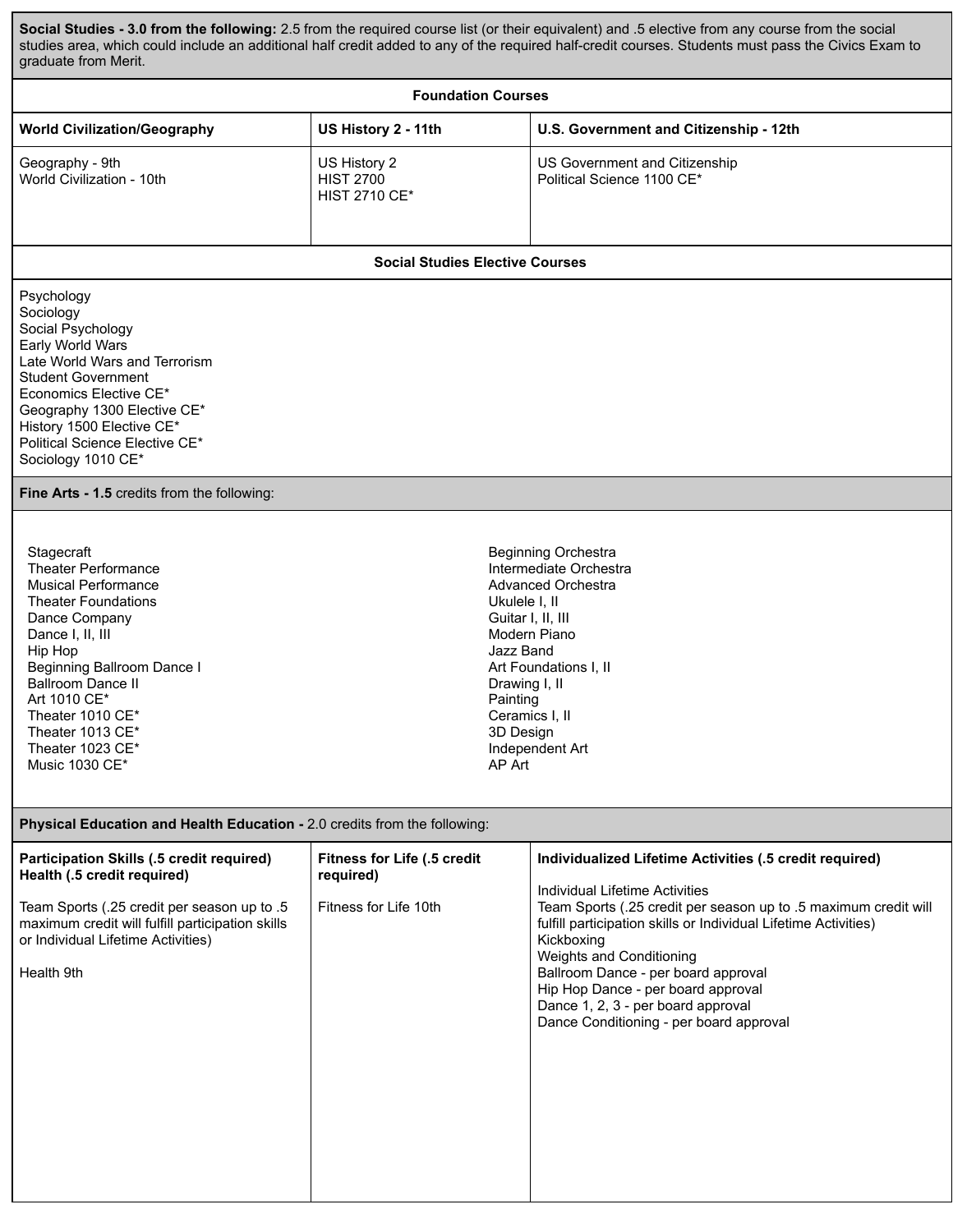#### **CTE (Career and Technical Education) -** 1.0 credit from the following:

Woodshop Robotics I, II Keyboarding Programming I, II TV Broadcasting AP Computer Science Management 1250 CE\*

#### **Digital Studies** - .5 credit from the following:

Exploring Computer Science Web Page Design

**Financial Literacy -** .5 credit from the following:

Financial Literacy Business 1210 CE\*

#### **General Electives** - **Need 8.5 credits**

| <b>Ameritus Service Knights</b> | Philosophy 205G CE*                        |
|---------------------------------|--------------------------------------------|
| German I, II, III               | Humanities 2010 CE*                        |
| Spanish I, II, III              | Humanities 1010 CE*                        |
| Mandarin Chinese I, II          | Criminal Law 1330 CE*                      |
| <b>Student Government</b>       | Communications 1500 CE*                    |
| Game Theory                     | Communications 2110 CE <sup>*</sup>        |
| Explore Lab                     | HFST 1500-Lifespan Development CE*         |
| Entrepreneurship                | Business 1600-Entrepreneurship Seminar CE* |
| Hip Hop                         | NURP 1000-Medical Terminology CE*          |
| <b>Ballroom Dance</b>           | Aviation Science 1010 CE*                  |
| Social Media                    | Human Development 1500 CE*                 |
| T.V. Broadcasting               | Psychology 1010 CE*                        |

**Note: Any other credit bearing courses from any subject area not being used for a specific graduation requirement will count as electives.** 

## **Total Credits Required For Graduation: 27**

**College Bound Preparedness Recommendations:** 

**Take 2 to 4 years consecutively of the same foreign language in grades 9-12.** 

**Take 3 to 4 years of lab based science.** 

**Take 4 years of progressive math.** 

**Take 3.5 credits of social sciences.** 

**Take AP courses and earn a B grade or higher.** 

**Prepare for the ACT Test and strategize to get your best score.** 

**Apply for scholarships.** 

**Fill out your FAFSA form as soon as possible your senior year.** 

## **Online Classes:**

Students can take up to 6 credits each year online and still graduate through Merit.

# **F Grades:**

When you earn an F grade in a class you may retake the class. Some F grades may be expunged and others will be averaged into the transcript.

## **Home School Transfer Credit:**

Course work must show mastery of the curriculum and be evaluated by the curriculum committee to receive credit and grades; there may be additional examinations required beyond the coursework to show mastery. For a course to be evaluated by Merit it must be taught on